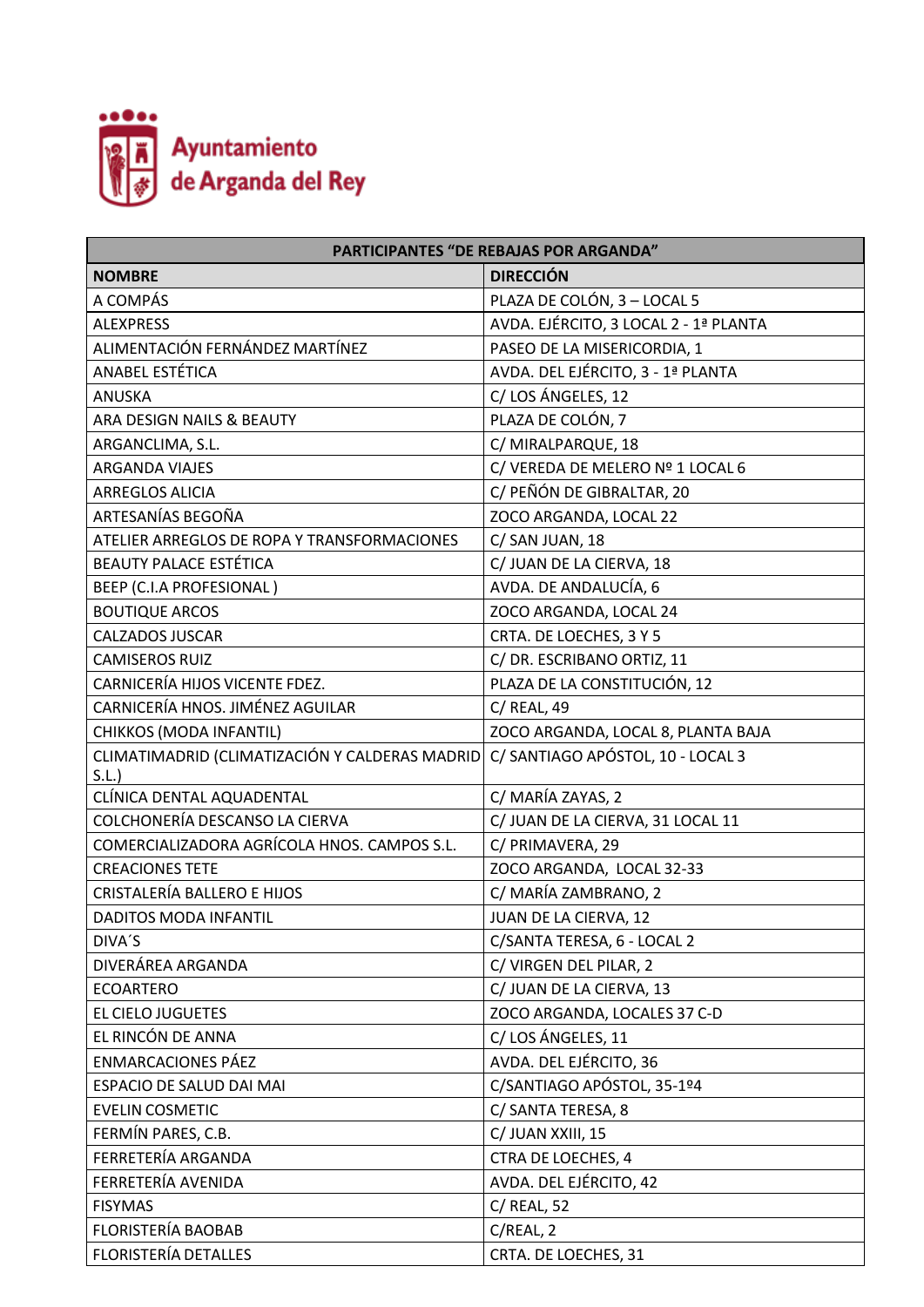| <b>FLORISTERÍA RASGOS</b>              | C/ SAN JUAN, 19 BIS                      |
|----------------------------------------|------------------------------------------|
| <b>FOTOS UGE</b>                       | C/ SANTIAGO APÓSTOL, 4                   |
| <b>FRUTOS SECOS Mª CARMEN</b>          | CALLE REAL, 6                            |
| <b>GAES ARGANDA</b>                    | AVDA. DEL EJÉRCITO, 22                   |
| <b>GALERÍA DE LOECHES</b>              | PASEO MISERICORDIA, 2                    |
| <b>GLAD &amp; HAPPY ESTILISTAS</b>     | AVDA. INSTITUTO, 20 - LOCAL A            |
| <b>IBERESTILO</b>                      | AVDA. DE MADRID, 31                      |
| JOYERÍA GALLEGO E HIJOS                | JUAN DE LA CIERVA, 10                    |
| JOYERÍA MARJO                          | $C/$ REAL, 24                            |
| JOYERÍA MONJE                          | AVDA. DE MADRID, 100 CC LA POVEDA        |
| <b>KUCADITAS BEBÉS</b>                 | RONDA DEL SUR, 10 (HOSPITAL DEL SURESTE) |
| LA ALHACENA (EL SABOR DE LO AUTÉNTICO) | C/ JUAN DE LA CIERVA, 19, LOCAL 3        |
| LA BOTICA NATURAL                      | C/ JUAN DE LA CIERVA, 22                 |
| LA TETERA DE ARGANDA                   | C/ SAN JUAN, 14                          |
| LÁMPARAS ARROYO                        | AVDA. DE MADRID, 128 - NAVE 3            |
| LENCERÍA SAYBA                         | PLAZA DE LA CONSTITUCIÓN, 17             |
| <b>LENON URBAN &amp; JEANS SHOP</b>    | C/LOS ÁNGELES, 11                        |
| LIBRERÍA GUILLÉN                       | C/ RONDA DE BATRES, 30 Y 32              |
| LIBRERÍA LUIS                          | C/MONTE POTRERO, 31 - LA POVEDA          |
| <b>LOS VAQUEROS</b>                    | C/ REAL, 29                              |
| MAINAR MANUTENCIÓN INDUSTRIAL          | CAMINO DE SAN MARTÍN, 37 NAVE 19         |
| <b>MENZZO</b>                          | C/ PRIMAVERA, S/N                        |
| <b>MERCADO MUNICIPAL</b>               | C/TIENDAS                                |
| MERCERÍA ARGANDA                       | AVDA. DEL EJÉRCITO, 3 - LOCAL 7          |
| MERCERÍA PEQUEÑO PONTEJOS              | C/ JUAN DE LA CIERVA, 18                 |
| <b>MERCERÍA ROLAS</b>                  | ZOCO ARGANDA - LOCAL 4                   |
| MILARCANDA ELECTRODOMÉSTICOS           | $C/$ REAL, 17                            |
| <b>MODAS ANTHONY</b>                   | C/ CARRETERA LOECHES, 23 LOCAL 2         |
| MODAS EDÉN                             | ZOCO ARGANDA - LOCAL 30                  |
| <b>MODAS PILAR</b>                     | C/ MIRALPARQUE, 18 LOCAL                 |
| MOM MERCERÍA                           | C/ JUAN DE LA CIERVA, 18 LOCAL 2         |
| <b>MORPHEUS</b>                        | C/ SAN JUAN, 40                          |
| <b>MUEBLES BONITOS</b>                 | AVENIDA DE MADRID, 128, NAVE 8           |
| MUEBLES MONTANARO                      | AVENIDA DE MADRID, 38                    |
| MULTIÓPTICAS ABASCAL                   | AVDA. DEL EJÉRCITO, 14                   |
| <b>MUNDO ROBLE</b>                     | AVENIDA DE MADRID, 128, NAVE 7           |
| <b>NANA PELUQUEROS</b>                 | AVDA. DEL EJÉRCITO, 17                   |
| <b>NASHI'S BAKERY</b>                  | PLAZA DE COLÓN, 2                        |
| <b>NATURHOUSE</b>                      | C/ JUAN DE LA CIERVA, 22                 |
| <b>OASIS MUSICAL (TIEN 21)</b>         | CRTA. DE LOECHES, 7                      |
| ÓPTICA ARGANDA                         | AVDA. DEL EJÉRCITO, 5                    |
| ÓPTICA BINIBECA                        | CRTA. DE LOECHES, 2                      |
| <b>OPTICALIA</b>                       | CRTA. DE LOECHES, 2                      |
| OPTILENT ÓPTICA Y AUDIOLOGÍA           | CRTA. DE LOECHES, 6                      |
| PANADERÍA JAVI Y MERCE                 | CAMINO DEL MOLINO, 6                     |
| PAPELERÍA LIBRERÍA ANLLI DON DINO      | C/ LEONOR DE CORTINAS, 1                 |
| PELUQUEROS ARGANDA C.B                 | $C/$ REAL, 25                            |
| PERFECT FACE ON LINE                   | C/SAN JUAN, 38                           |